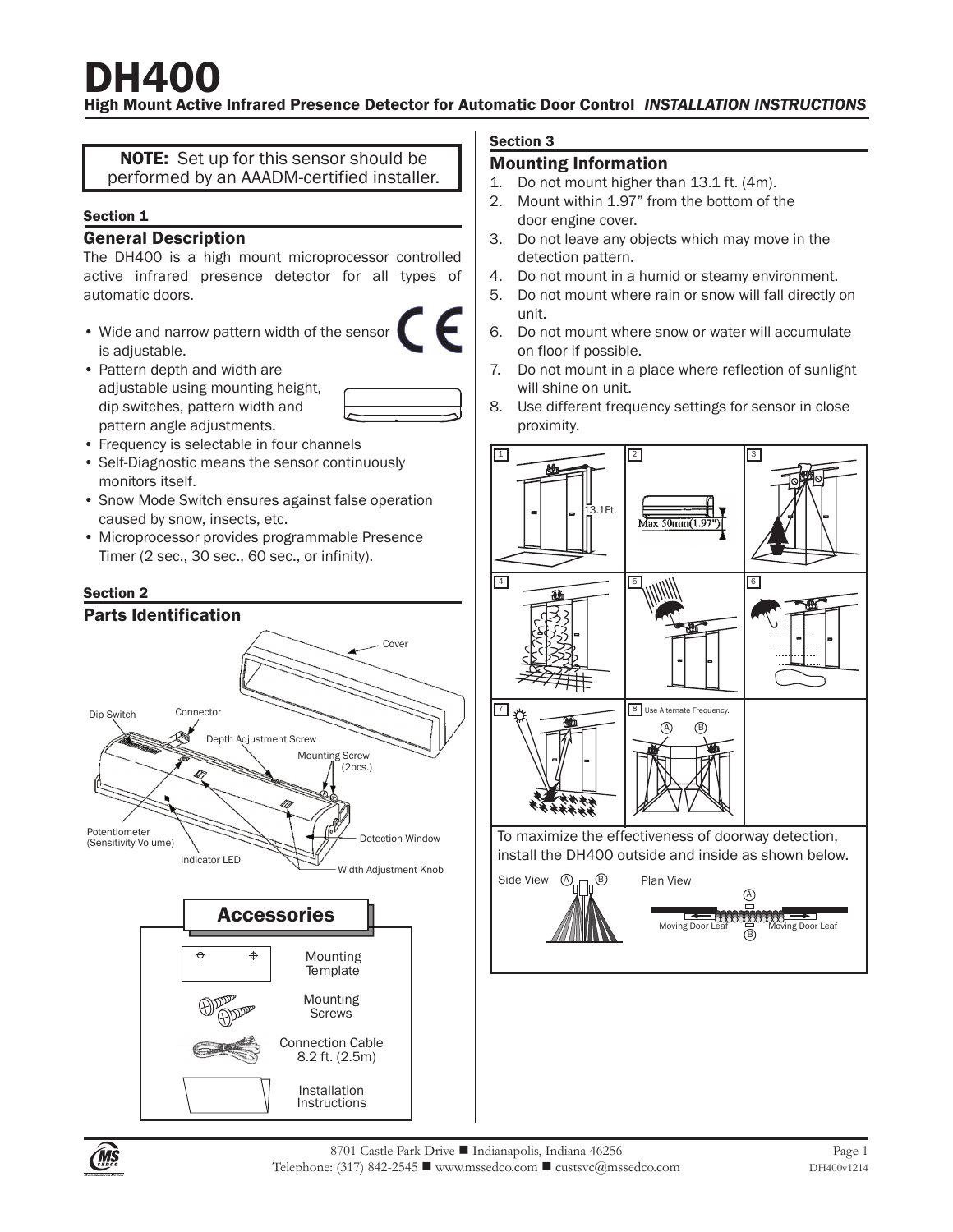#### High Mount Active Infrared Presence Detector for Automatic Door Control *INSTALLATION INSTRUCTIONS*

#### Section 4

#### Mounting and Wiring

- 1. Using the mounting template provided, drill mounting and wire holes.
- 2. Remove cover of unit.



3. Fasten unit with mounting screws provided.



4. Connect wiring. Push amp connectors tightly together.



5. House connectors in the recepticle.



6. Replace cover.





- **O& Presence Timer:** The sensor will detect a stationary object for the time period set by the Presence Timer. The timer will reset and begin if *any* movement is detected.
- 3& Frequency: When more than two sensors are used in close proximity to each other, to prevent interference use alternate frequency settings.
- **6& Pattern Depth (Rows):** To adjust the pattern depth, set switches 3 & 4 as shown.
- **@&® Monitor Mode:** A Snow Mode is available. Snow Mode should only be used in environments with heavy snowfall or other extreme conditions.



**O&2** Pattern Width (Left Side): The left side detection area for approaching direction can be fixed by setting to 6, 4 or 2 rows.





**3& Pattern Width (Right Side):** The right side detection area for approaching direction can be fixed by setting to 6, 4, or 2 rows.





- 
- **S&© Installation Height:** Set to installation height required.

*NOTE: Set the sensitivity after setting the mounting height. Refer to Section 8: Verification of Operation regarding the standard of sensitivity corresponding to mounting height.*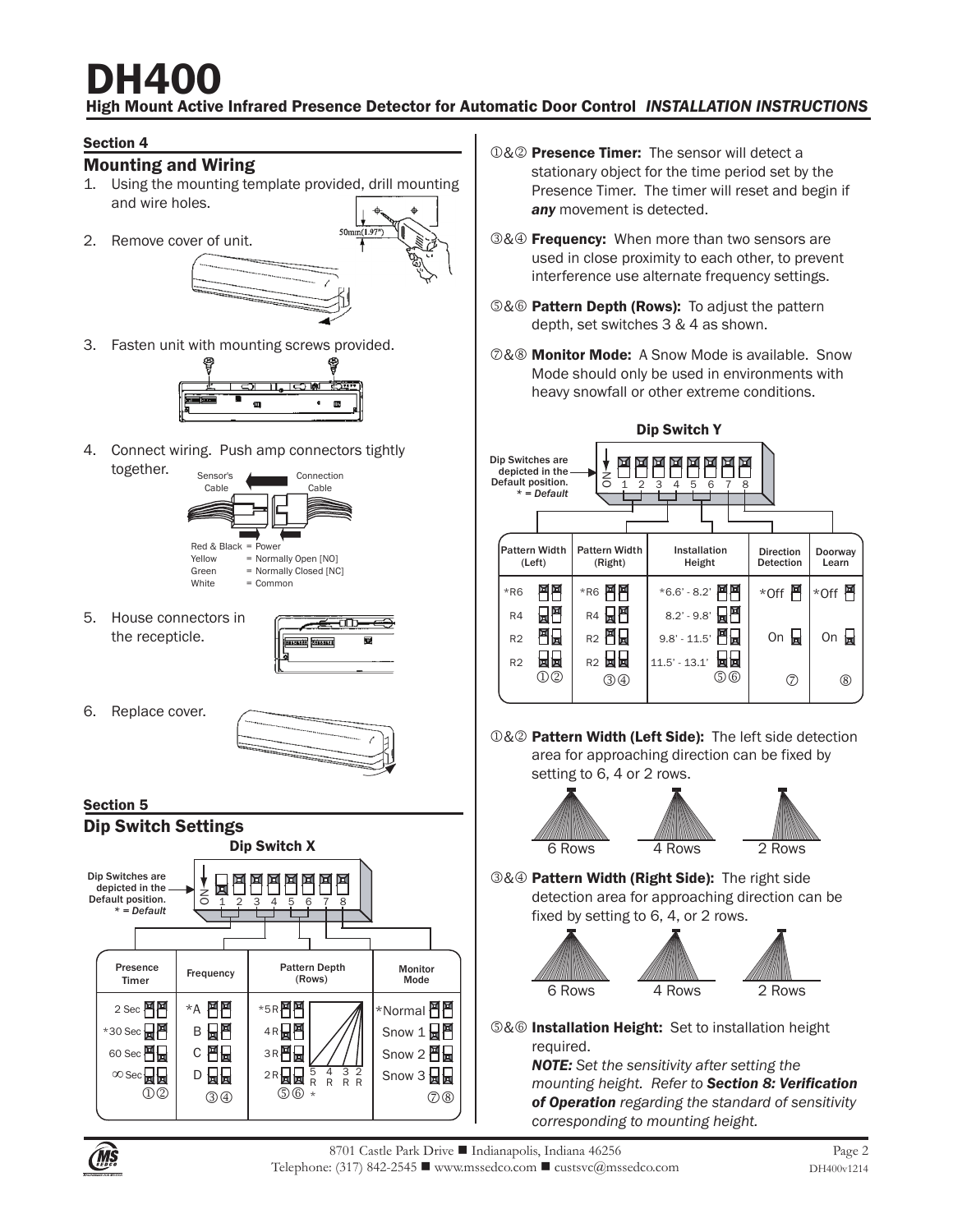## High Mount Active Infrared Presence Detector for Automatic Door Control *INSTALLATION INSTRUCTIONS* DH400

- $\oslash$  **Direction Detection:** When set to ON, pedestrians moving away from the sensor will NOT be detected. *NOTE: For pedestrian safety purposes when "Doorway Learn" is set to ON, the 1st and 2nd row of detection will detect pedestrians regardless of direction of movement.*
- **8** Doorway Learn: Allows the 1st row of detection to be focused inside the door close area without detecting the door movement.

*NOTE: When "Doorway Learn" is turned ON, the sensitivity level of the 1st row of detection is at maximum only when the outer rows of detection are activated.* 

#### Section 6

#### Power & "Doorway Learn" Setting

#### BEFORE APPLYING POWER, READ AND FOLLOW THESE INSTRUCTIONS:

When power is applied, the sensor will read and store the environmental optical parameters. This is necessary for Presence Detection to work properly.

- 1. CLEAR THE AREA OF ANY UNNECESSARY OBJECTS.
- 2. Apply POWER.
- 3. Vacate the Detection Pattern immediately. While the sensor sees ANY moving objects in its DETECTION PATTERN, it will not proceed to the following step.
- 4. DO NOT enter DETECTION PATTERN for 10 seconds (Presence Detection Setting).
- 5. TEST the presence feature, especially near the door.

When carrying out the following work, TURN OFF THE POWER:

- 1. When the floor conditions change.
- 2. Adjusting pattern or sensitivity.

#### "DOORWAY LEARN" is OFF

*(Ref. Sec. 5-Dip Switch Settings)*

Upon power ON, the solid Green LED turns on indicating that the sensor is in standby mode and ready to detect.



#### "Doorway Learn" is OFF (Cont.)

Presence Detection: It takes 10 seconds after the sensor powers up for presence detection to be initiated on all rows of detection. If someone enters the detection area before 10 seconds has elapsed, the sensor will continue to initialize until after 5 seconds with no motion being detected.

#### "DOORWAY LEARN" is ON

*(Ref. Sec. 5-Dip Switch Settings)*

Upon power ON, the Red LED indicates a door open relay output to begin the "Doorway Learn" process.



• Green LED blinks for 37 seconds while the "Doorway Learn" process is carried out. Door opens/closes.



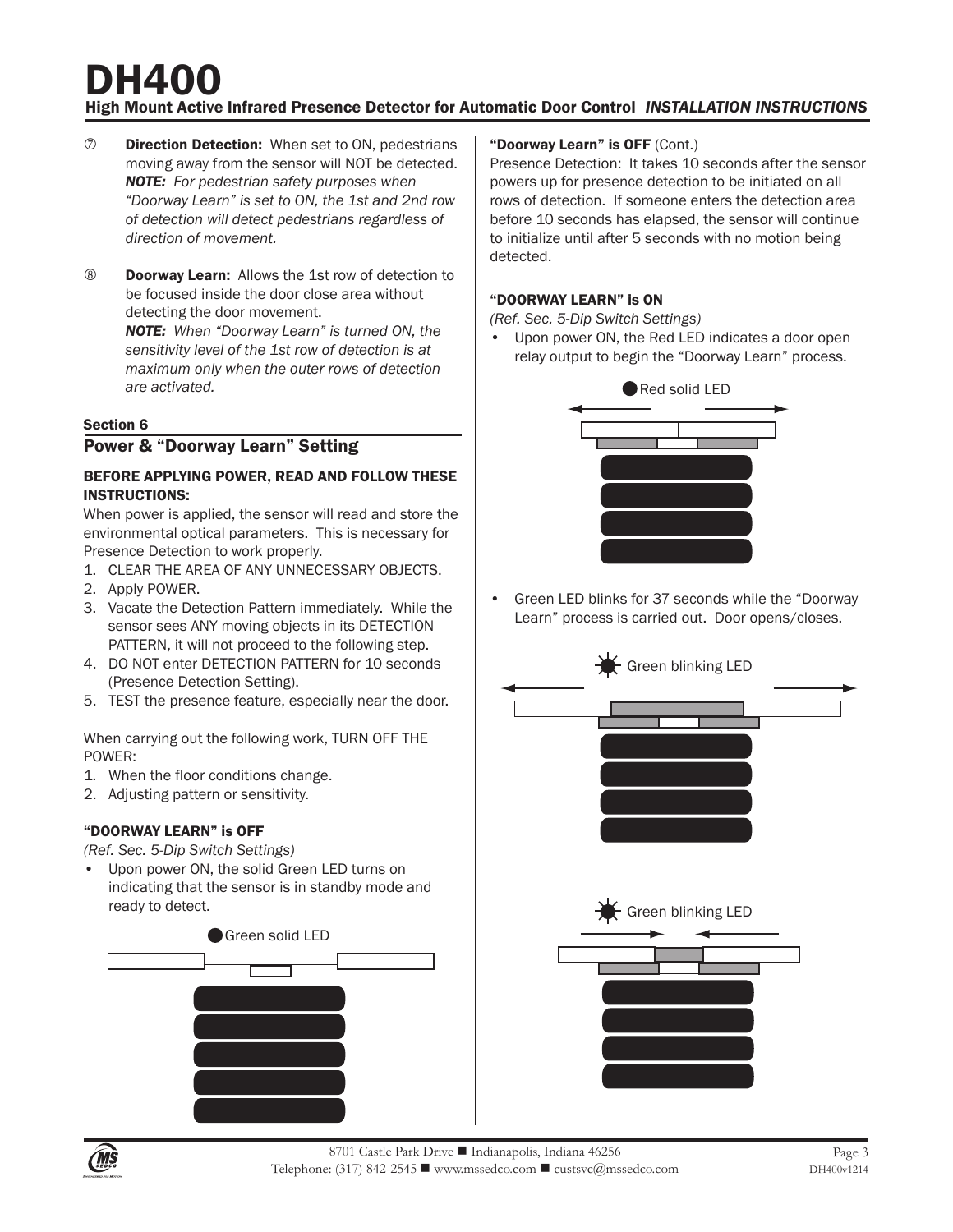## High Mount Active Infrared Presence Detector for Automatic Door Control *INSTALLATION INSTRUCTIONS* DH40

After the "Doorway Learn" process is completed, sensor is in standby mode.



Presence Detection: During the "Doorway Learn" process, the outer 4 rows of detection on the DH400 sensor switch from motion detection to presence detection 10 seconds after power ON. The inner "Doorway Learn" row of detection will switch from motion to presence detection after the "Doorway Learn" process is complete.

"Doorway Learn" Failure & Recovery: If a person enters the detection area during the "Doorway Learn" process, it may not be successfully completed. In this case, the sensor will carry out the "Doorway Learn" process on door activation caused by a person in order to build an accurate image of the door open and door close position.

*NOTE: When "Doorway Learn" is turned ON, the sensitivity level of the inner row of detection is at maximum ONLY when the outer rows of detection are activated.*



**CAUTION:** If you change dip switch setting or sensitivity volume, the sensor will be reest. During resetting, indiator LED is blinking with orange color. Keep away from detection area. After resetting, the sensor becomes the same state as it is turned Power-on.

In case the product is used as a supplementary sensor: Set the detection area of the 1st row away from the door.

#### Section 7

#### **Adjusting Detection Pattern**

Adjust the detection pattern according to the following diagrams:

1. Pattern Angle Adjustment.







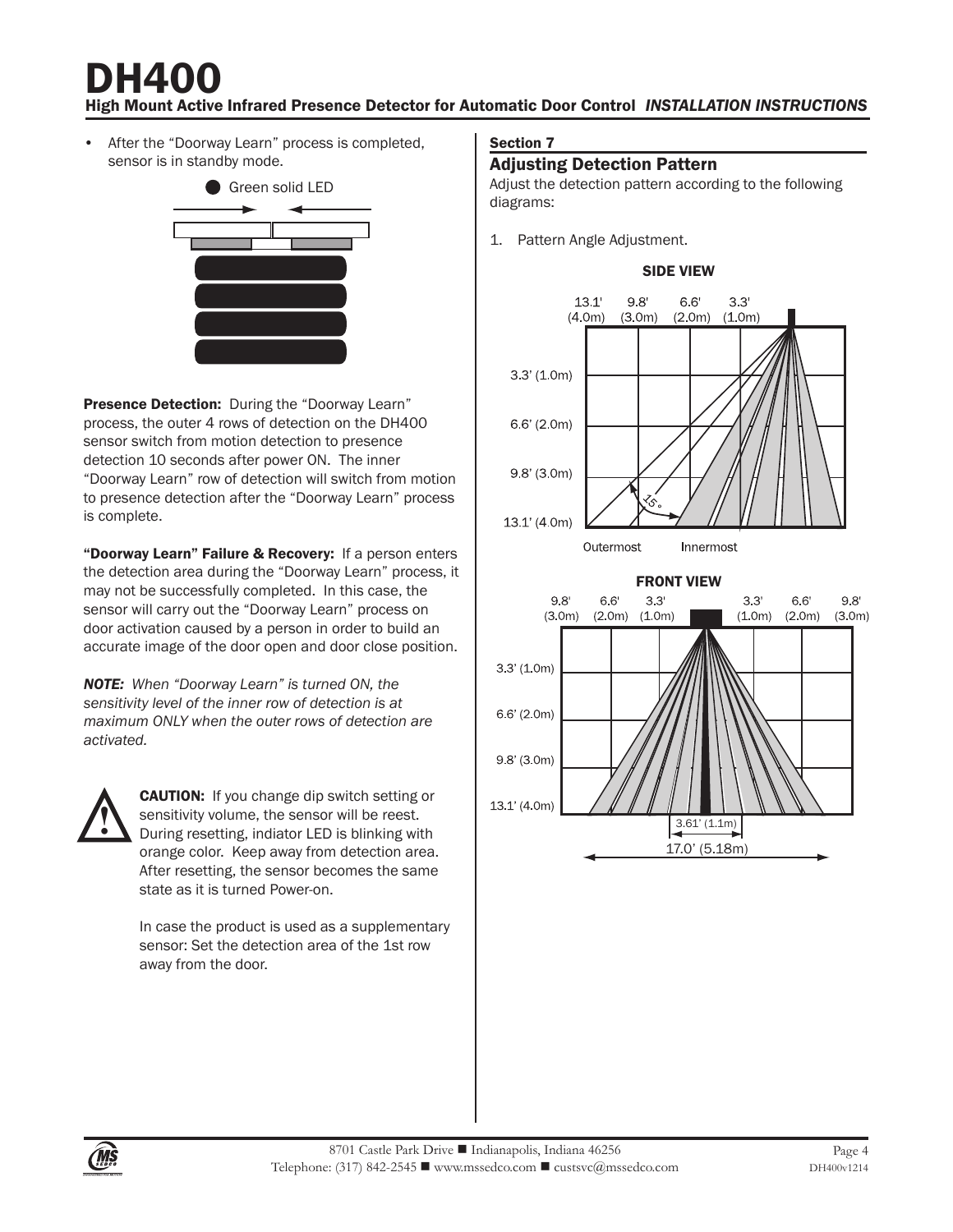High Mount Active Infrared Presence Detector for Automatic Door Control *INSTALLATION INSTRUCTIONS* DH40

2. Pattern Width Adjustment.

Pattern Adjustments for single and/or double doors.







Outermost detection area Innermost detection area  $H$  $W<sub>1</sub>$  $W<sup>2</sup>$  $W<sub>1</sub>$  $W<sub>2</sub>$  $L<sub>2</sub>$  $L1$  $L1$  $2450$ <br>(94.5") 1860<br>(73.2")  $^{2180}_{(85.8)}$  $1130$ <br>(44.4")  $2000$ <br>(78.7")  $2590$ <br>(102.0") 2360<br>(92.9")  $-500$ <br>(19.7")  $2400$ <br>(94.5") 1250  $\frac{2200}{(86.6")}$ 2700 2600<br>(102.4") 2850 2050  $-550$ <br>(21.7")  $(112.2")$  $(106.3")$  $(80.7")$  $(49.2")$  $\frac{2500}{(98.4)}$  $3230$ <br>(127.2")  $3060$ <br>(120.5")  $2330$ <br>(91.7")  $2720$ <br>(107.1")  $2950$ <br>(116.1")  $1420$ <br>(55.9")  $-620$  $(24.4")$  $3000$ <br>(118.1") 3880<br>(152.8") 2790<br>(109.8") 3270<br>(128.7") 3540<br>(139.4")  $1700$ <br>(66.9")  $-750$ <br>(29.5") 3680<br>(144.9") 1980  $3500$ <br>(137.8") 3260 3810 4530 4290 4130  $-870$  $(178.4)$  $(168.9")$  $(128.4")$  $(150.0")$  $(162.6")$  $(78.0")$  $(34.3")$ 5180<br>(203.9") 2260<br>(89.0")  $-1000$ <br>(39.4")  $4000$ <br>(157.5") 4900<br>(192.9") 3720<br>(146.5")  $4360$ <br>(171.7") 4720<br>(185.8")

See Section 5: Dip Switch Settings for details on dip switch settings adjustments for Detection Depth and Width.

Further depth adjustments can be made using the Depth Adjustment Screw. Rotate clockwise to obtain outermost setting of 15°. Rotate counter-clockwise to adjust minimum/innermost setting to 0°.



#### Section 8

#### Verification of Operation

- 1. After mounting, setting parameters and applying power, walk test unit to verify detection pattern.
- 2. If the door does not operate properly, recheck the dip switch settings and pattern adjustments.
- 3. After rechecking, if there is still a problem, adjust the sensitivity.
	- Adjust high (clockwise) to increase sensitivity.
	- Adjust low (counter-clockwise) to decrease sensitivity. ω (L)



APPLY ONLY SMALL TORQUE

Standard of sensitivity volume setting depending on Mounting Height:

| <b>Height Setting</b>           | Setting Standard |
|---------------------------------|------------------|
| $6.6'$ (2.0m) - 8.2' (2.5m)     |                  |
| 8.2' (2.5m) - 9.8' (3.0m)       |                  |
| $9.8'$ (3.0m) - 11.5' (3.5m)    | $*$ $\kappa$     |
| $11.5'$ (3.5m) - $13.1'$ (4.0m) |                  |

#### Section 9 Self Monitoring

When the sensor has an internal sensor error, the door will remain open and the Green/Red LED blinks alternately.





Unit: mm(inches)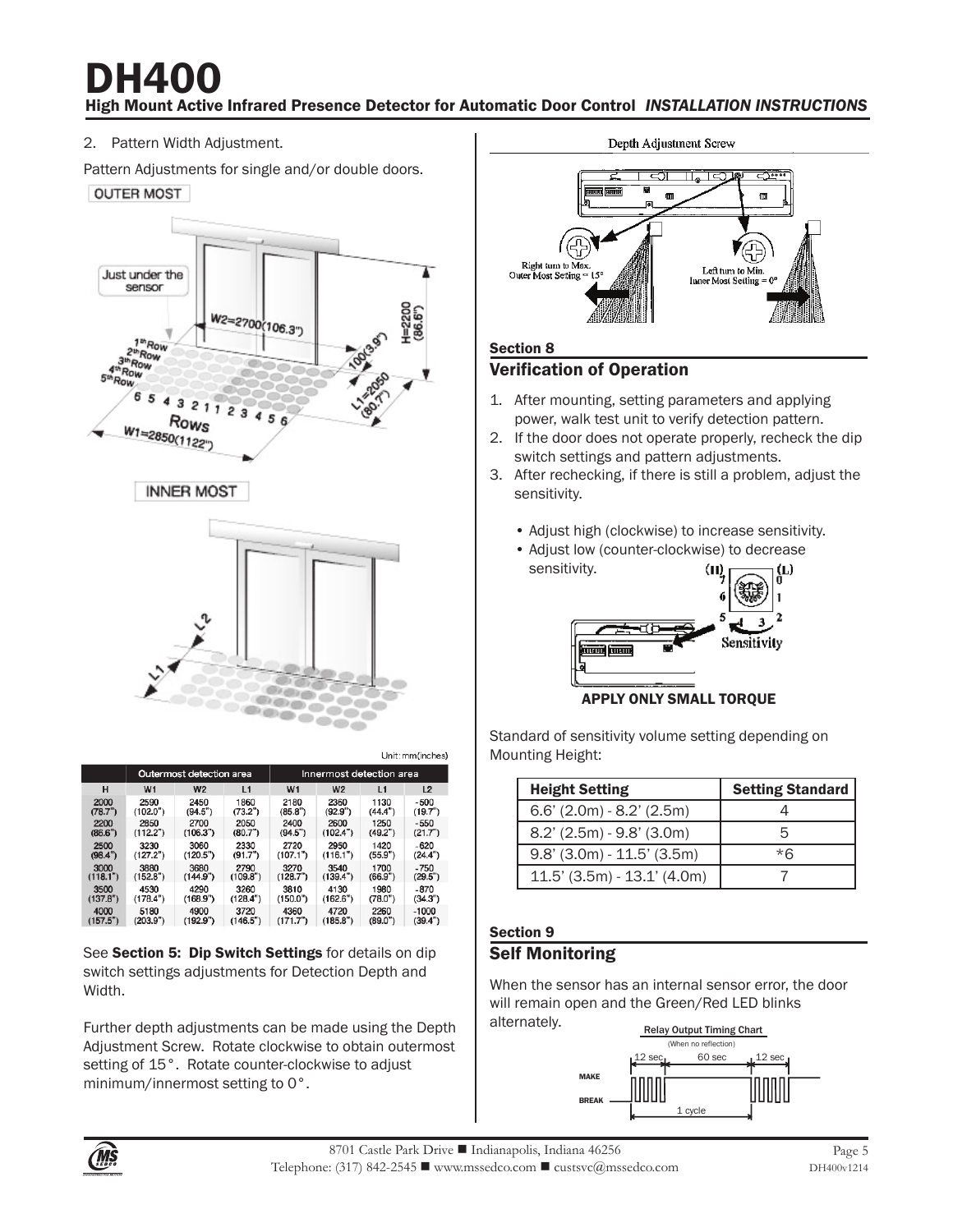#### High Mount Active Infrared Presence Detector for Automatic Door Control *INSTALLATION INSTRUCTIONS*

#### Self Monitoring (cont.)

#### \*\*\*\*\*EXTREMELY IMPORTANT\*\*\*\*\*

*After final set-up, test unit(s) completely to ensure that proper coverage has been achieved (width, depth and location of the pattern must be tested).*

After the installation and operational check of the system:

- 1. Place the proper labels on the door per ANSI/BHMA A156.10 & BS 7036.
- 2. Instruct the owner of the door system operation and how to test it. This should be checked on a daily basis.
- 3. Instruct the owner on what to do if the door or any of its components become damaged.
- 4. Strongly recommend to the owner that the complete entry be inspected twice a year as part of the service agreement.

#### Section 10

#### **Troubleshooting**

| PROBLEM 1: Door does not open<br>LED STATUS: Off                                               |                                                                                                          |  |
|------------------------------------------------------------------------------------------------|----------------------------------------------------------------------------------------------------------|--|
| CAUSE 1:                                                                                       | Sensor Connector<br>SOLUTION 1: Tighten connector or reconnect                                           |  |
| CAUSE 2:                                                                                       | Power Supply<br>SOLUTION 2: Check that the power supply is properly<br>connected and 12V to 24V AC or DC |  |
|                                                                                                | CAUSE 3: Sensor Wiring<br>SOLUTION 3: Double check sensor wiring.                                        |  |
| PROBLEM 2: Door operates by itself (ghosting)<br>LED STATUS: Door Opens=RED, Door Closes=Green |                                                                                                          |  |
| CAUSE 1:                                                                                       | There is an object moving in the<br>detection area                                                       |  |
|                                                                                                | SOLUTION 1: Remove the moving object from<br>detection area                                              |  |
| CAUSE 2:                                                                                       | Sensitivity too high<br>SOLUTION 2: Turn down sensitivity                                                |  |
| CAUSE 3:                                                                                       | Dust, frost or water droplet on the<br>sensor lens                                                       |  |
|                                                                                                | SOLUTION 3: Wipe sensor lens with clean cloth and<br>install a weather cover if necessary                |  |
| CAUSE 4:                                                                                       | Detection pattern is too far from the<br>door, detecting people passing by                               |  |
|                                                                                                | SOLUTION 4: Adjust detection pattern                                                                     |  |

| CAUSE 5:                                                               | Detection area overlaps with that of<br>another sensor                                                                                |  |
|------------------------------------------------------------------------|---------------------------------------------------------------------------------------------------------------------------------------|--|
|                                                                        | SOLUTION 5: Ensure different frequency setting for<br>each sensor                                                                     |  |
| CAUSE 6:                                                               | Detection of falling snow, insects,<br>leaves, etc.                                                                                   |  |
| SOLUTION 6:                                                            | Adjust the Monitor Mode                                                                                                               |  |
| PROBLEM 3: When door opens or closes, LED ORANGE<br>LED STATUS: ORANGE |                                                                                                                                       |  |
| CAUSE 1:                                                               | Detection row "ROW 1" ("ROW 2" when<br>"Doorway Learn" is turned ON) is<br>focused too close to the door                              |  |
| SOLUTION 1:                                                            | Adjust detection depth of rows away<br>from the door                                                                                  |  |
| PROBLEM 4:                                                             | Door opens and remains in the open                                                                                                    |  |
| LED STATUS:<br>RED                                                     | position                                                                                                                              |  |
| CAUSE 1:                                                               | Detection area changed, while infinity<br>presence timer setting is in use                                                            |  |
| SOLUTION 1:                                                            | Repower the sensor or change the<br>presence timer settings to 30 or 60<br>seconds                                                    |  |
| CAUSE 2:                                                               | <b>Incorrect Sensor Wiring</b><br>SOLUTION 2: Double check sensor wiring                                                              |  |
| CAUSE 3:<br>SOLUTION 3:                                                | <b>Reflected Signal Saturation</b><br>Remove highly reflective objects<br>from the detection area, or lower the<br>sensor sensitivity |  |
| LED STATUS: GREEN/RED FLASH                                            |                                                                                                                                       |  |
| CAUSE 1:<br>SOLUTION 1:                                                | <b>Internal Sensor Error</b><br>Replace the sensor                                                                                    |  |
|                                                                        |                                                                                                                                       |  |
|                                                                        |                                                                                                                                       |  |
|                                                                        |                                                                                                                                       |  |
|                                                                        |                                                                                                                                       |  |
|                                                                        |                                                                                                                                       |  |
|                                                                        |                                                                                                                                       |  |